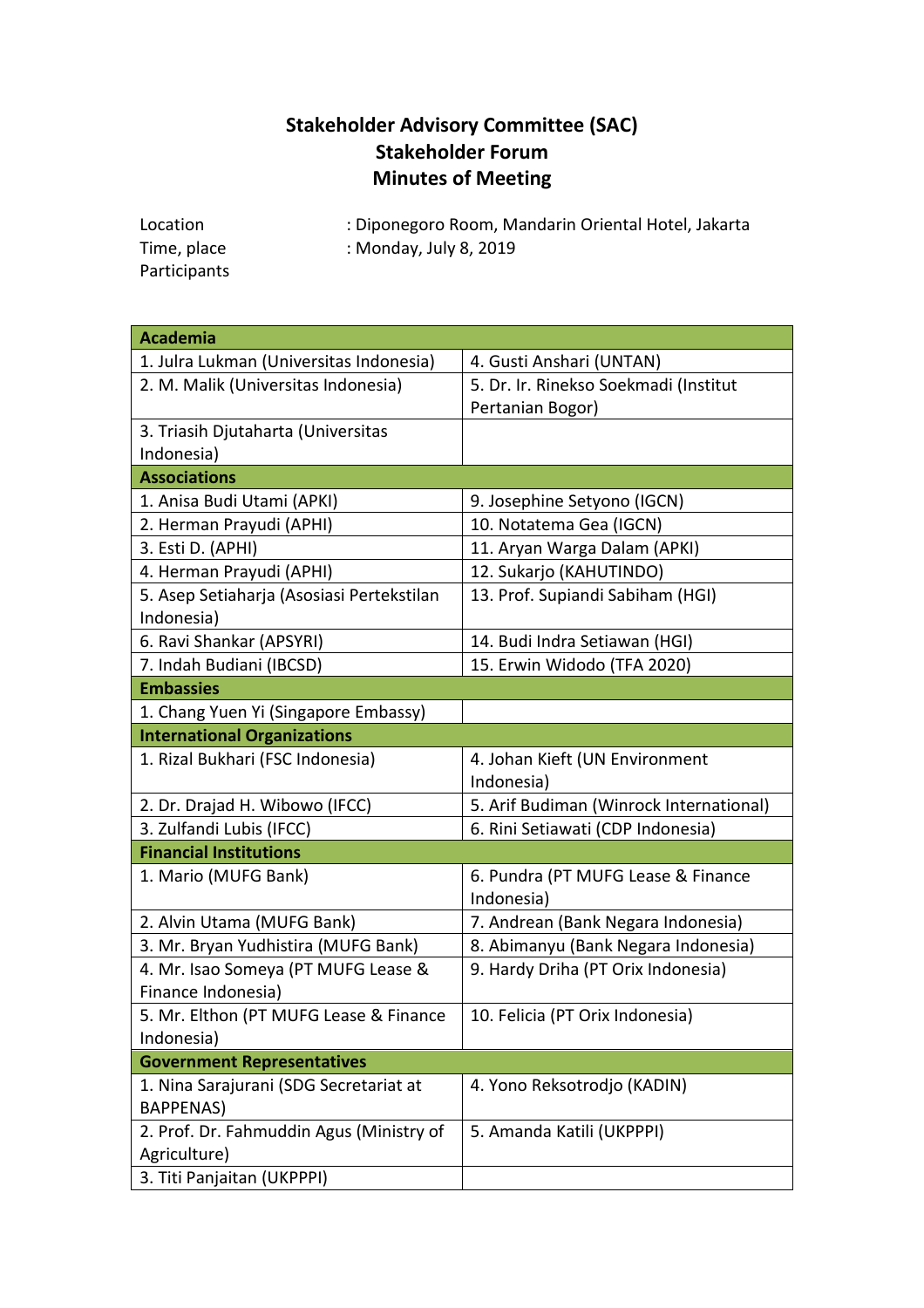| <b>NGO</b>                              |                                      |
|-----------------------------------------|--------------------------------------|
| 1. M. Nashihin Hasan (BIDARA)           | 6. Joseph Hutabarat (Fauna dan Flora |
|                                         | Indonesia)                           |
| 2. Achmad Fachrudin (BIDARA)            | 7. Samedi (KEHATI)                   |
| 3. Gamma Galudra (The Center for        | 8. Ali Sofiawan (KEHATI)             |
| People and Forests)                     |                                      |
| 4. Dr. Ani Nawir (CIFOR)                | 9. Dr. Titiek Setyawati (Wildlife    |
|                                         | Conservation Society)                |
| 5. Yanti Triwadiantini (Partnership ID) | 10. Andri Santosa (FKKM)             |
| <b>SAC and KPMG PRI</b>                 |                                      |
| 1. Joseph C. Lawson (Chairperson)       | 4. Jeffrey A. Sayer                  |
| 2. Erna Witoelar                        | 5. Neil Byron                        |
| 3. Al Azhar                             | 6. Roopa Dave (KPMG PRI)             |
| <b>Representatives of APRIL and APR</b> |                                      |
| 1. Lucita Jasmin                        | 7. Basrie Kamba                      |
| 2. Sihol P. Aritonang                   | 8. Cherie Tan                        |
| 3. Craig Tribolet                       | 9. Fatoni Ibrahim                    |
| 4. Dian Novarina                        | 10. Indra Halim                      |
| 5. Triana Krisandini                    |                                      |
| 6. Natasha Gabriella                    |                                      |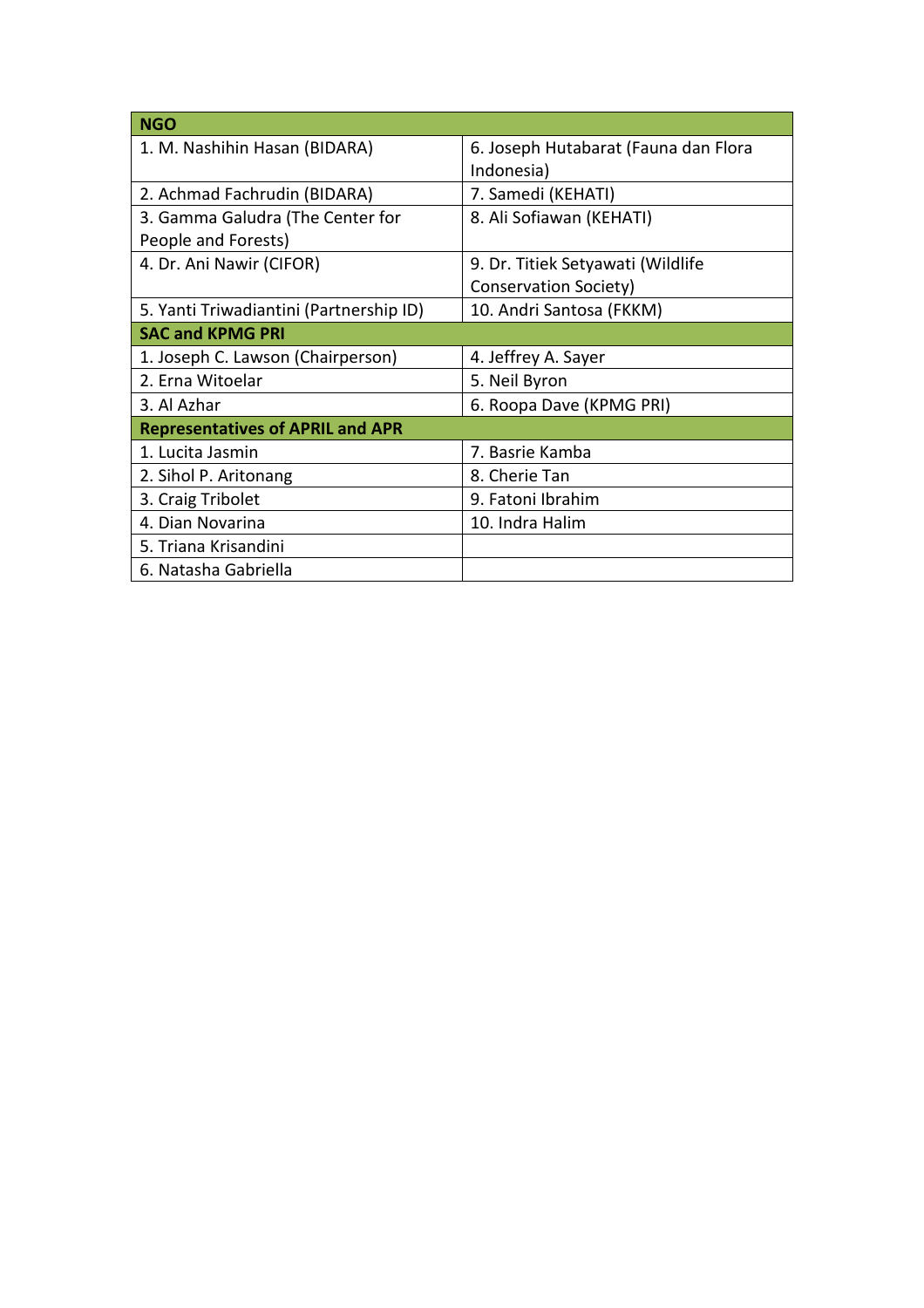#### **Opening Remarks - Joseph C. Lawson, Chairman of SAC**

- Opened the meeting by stating that it was the third Stakeholders Forum held in Jakarta by the SAC.
- Explained the meeting agenda: a) results of the 2019 SFMP 2.0 assurance process by KPMG; b) 2019 action plan by APRIL in response to the audit; and c) viscose rayon business overview by Asia Pacific Rayon (APR)
- Invited the participants to ask questions and inputs.

### **2019 SFMP 2.0 Assurance Process - Roopa Dave, Senior Manager of Sustainability Services, KPMG PRI**

- Explained background of SFMP 2.0 assurance process, to verify APRIL's performance against its Sustainable Forest Management Policy (SFMP) 2.0 commitments.
- Highlighted that KPMG PRI was appointed by, and directly reports to, the SAC on the assurance process.
- Explained the 2019 assurance process, which assessed 10 priority indicators across a number of SFMP 2.0 commitments that were considered of critical importance, with a data period of 1 January - 31 December 2018.
- Described the steps in carrying out the assurance process, including planning visits in February 2019, field visits for verification during March-April 2019 and production of the assurance report.
- Presented on the concession areas visited during the assurance process, which consisted of two PT RAPP concessions, four Supply Partners' concessions and two Open Market Supplier concessions, and that there were two local stakeholder representatives who participated as observers during the field visit.
- Explained the main observations and summaries of the findings: one non-conformance, two new good practices and seven opportunities for improvement.
- Provided a summary of APRIL's action plan status until 2019: all past and current nonconformances have been resolved; 12 actions from previous action plans related to opportunities for improvements still in progress.

### **APRIL 2019 Action Plans - Craig Tribolet, Sustainability Operations Manager, APRIL**

- Explained that APRIL develops action plans to address the findings of the annual SFMP 2.0 assurance process
- Presented the 2019 APRIL action plan, which consisted of eight action points to address one non-conformance and seven opportunities for improvement identified in the 2019 assurance process
- Stated that the action to address the identified non-conformance (non-compliant new development by an Open Market Supplier) had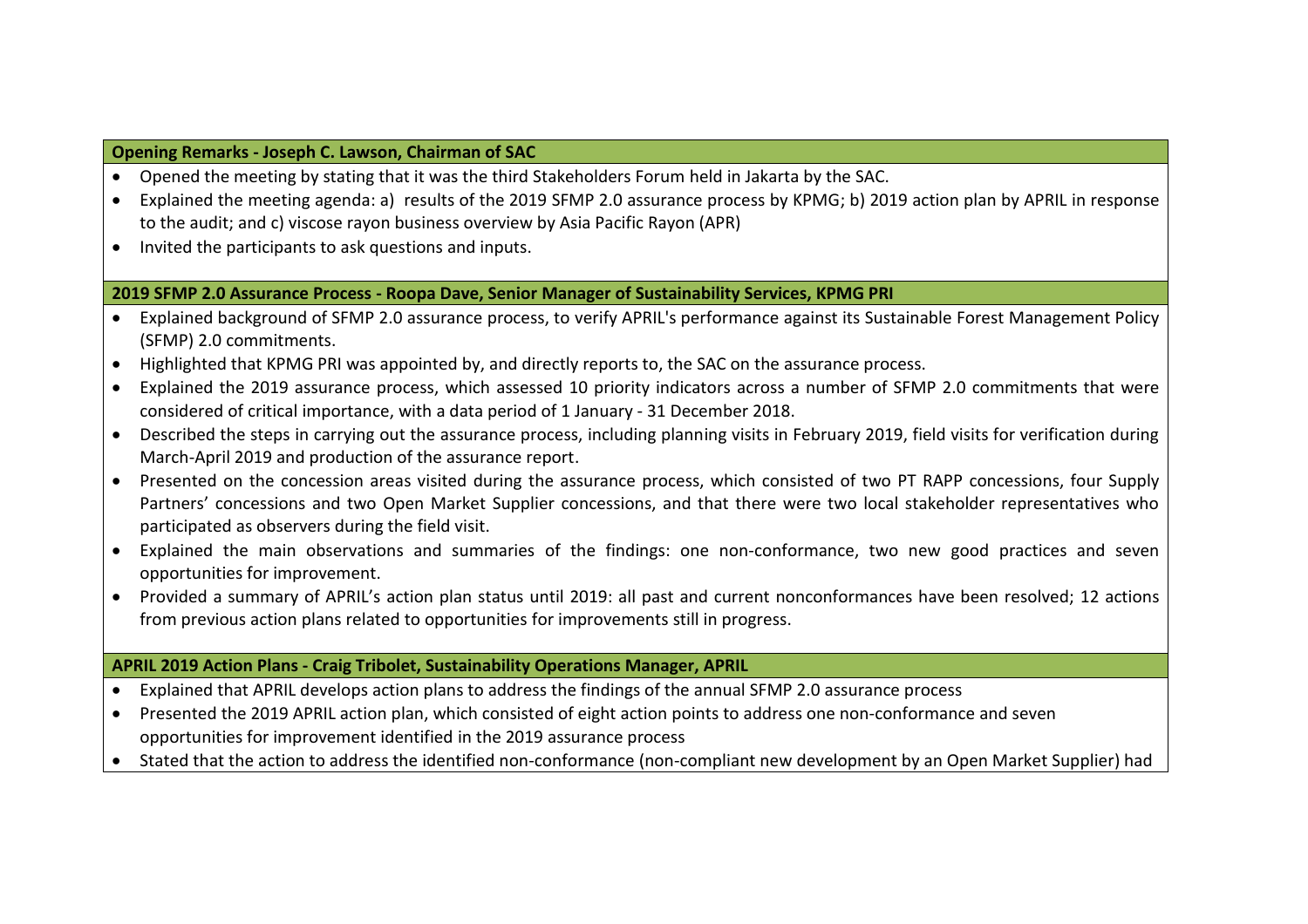## been completed

Explained that the remaining seven actions have been reported and received by KPMG PRI, and the implementation is ongoing.

| <b>Question and Answer Session</b>                                                                                                                                                                                                                                                                                                                                                                                                                             |                                                                                                                                                                                                                                                                                                                                                                                                                    |
|----------------------------------------------------------------------------------------------------------------------------------------------------------------------------------------------------------------------------------------------------------------------------------------------------------------------------------------------------------------------------------------------------------------------------------------------------------------|--------------------------------------------------------------------------------------------------------------------------------------------------------------------------------------------------------------------------------------------------------------------------------------------------------------------------------------------------------------------------------------------------------------------|
| <b>Questions</b>                                                                                                                                                                                                                                                                                                                                                                                                                                               | <b>Answers</b>                                                                                                                                                                                                                                                                                                                                                                                                     |
| <b>Budi Indra Setiawan (HGI)</b>                                                                                                                                                                                                                                                                                                                                                                                                                               | <b>Roopa Dave (KPMG PRI)</b>                                                                                                                                                                                                                                                                                                                                                                                       |
| Interested in the materials reported by APRIL, especially those<br>related to greenhouse gas (GHG) emissions.                                                                                                                                                                                                                                                                                                                                                  | Confirmed that the GHG emission figures for 2016 - 2018 listed<br>$\bullet$<br>in the APRIL Sustainability Report pertained to the the mill                                                                                                                                                                                                                                                                        |
| Asked about reports related to the results of GHG net emission<br>calculations from APRIL's three flux towers, and explained the<br>importance of understanding what net balances are indicated, as<br>well as the relation to the seasons (rainy season and dry season).                                                                                                                                                                                      | complex at Pangkalan Kerinci and indicated GHG emissions<br>intensity per tonne of pulp and paper produced. The figures do<br>not yet include GHG emissions from land use.                                                                                                                                                                                                                                         |
| Asked about the cause of the reduced GHG emission factors as                                                                                                                                                                                                                                                                                                                                                                                                   | <b>Craig Tribolet (APRIL)</b>                                                                                                                                                                                                                                                                                                                                                                                      |
| disclosed in the 2018 APRIL Sustainability Report and stated that<br>the emission figures are relatively the same as the emissions<br>figures of other companies that do not operate on peatland.<br>Inquired on the contribution of GHG emissions from peatlands and<br>encouraging APRIL to share the results of monitoring and<br>calculation of GHG emissions to stakeholders as examples of good<br>practices that can be shared with other stakeholders. | Explained that APRIL has three GHG flux towers that are<br>$\bullet$<br>located in different types of land use (natural forest,<br>plantations, mixed land use).<br>Stated that measurements need to cover the full plantation<br>$\bullet$<br>rotation of at least 5 years to reflect the net balance at every<br>stage of the cycle. It is still too early to draw conclusions on<br>the flux and net emissions. |
|                                                                                                                                                                                                                                                                                                                                                                                                                                                                | Prof. Supiandi Sabiham (HGI and IPEWG Members)<br>Introduced himself as a member of the Independent Peat<br>Expert Working Group (IPEWG), an independent group of peat<br>scientists/experts who works with APRIL in managing peat,<br>including measuring GHG emissions from land use.<br>Explained that currently IPEWG and APRIL are studying the                                                               |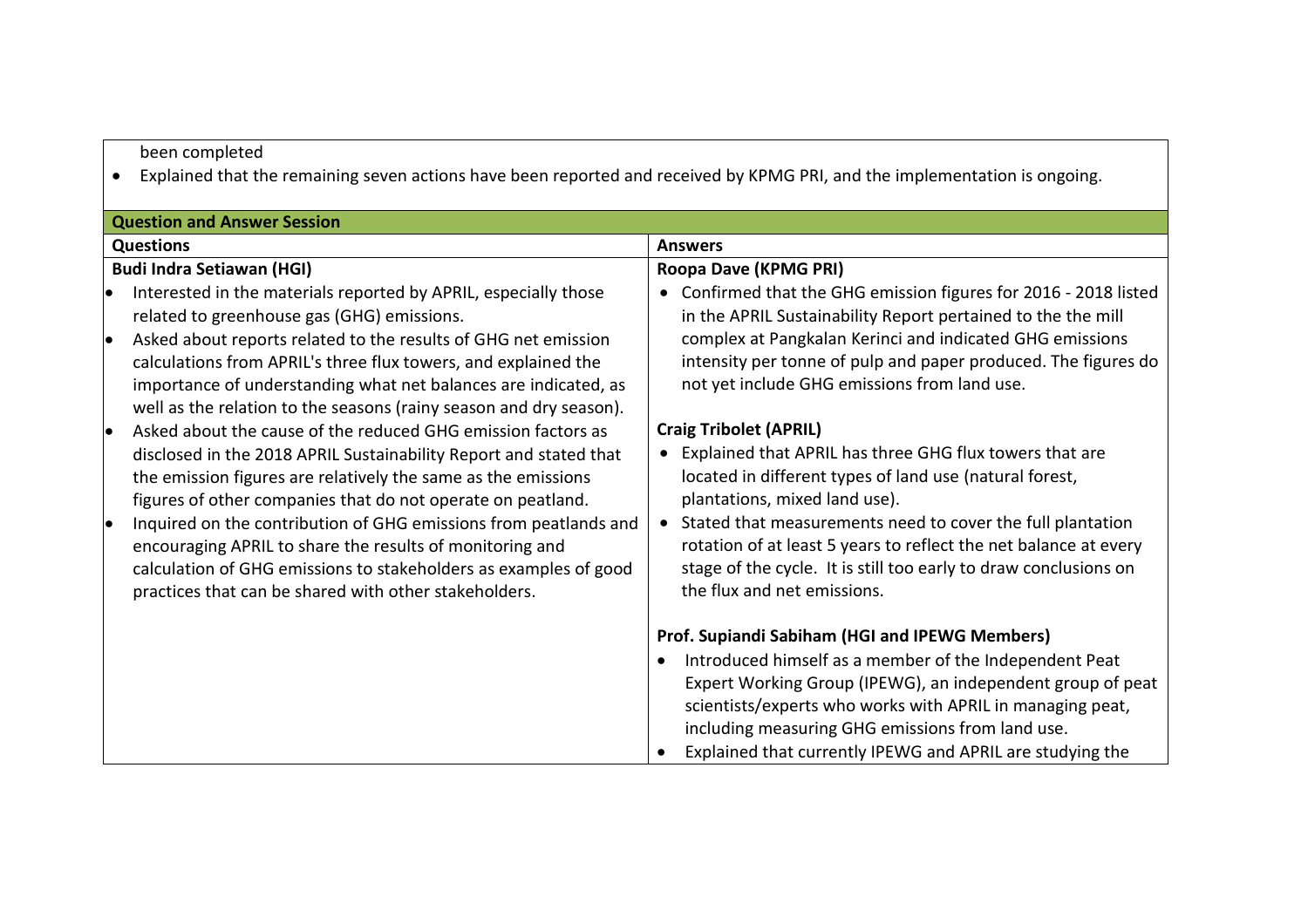|                                                                    | relationship between peat subsidence and moisture content.<br>The study is ongoing.<br>Mentioned that recently, studies on GHG emissions are<br>examining in detail the calculations for GHG emission fluxes<br>and stated that conclusions are expected in three years' time.<br><b>Craig Tribolet (APRIL)</b><br>Highlighted that IPEWG meeting reports can be accessed on<br>$\bullet$<br>the APRIL Dialog and APRIL Dashboard. |
|--------------------------------------------------------------------|------------------------------------------------------------------------------------------------------------------------------------------------------------------------------------------------------------------------------------------------------------------------------------------------------------------------------------------------------------------------------------------------------------------------------------|
| Dr. Drajad H. Wibowo (IFCC)                                        | Roopa Dave (KPMG PRI)                                                                                                                                                                                                                                                                                                                                                                                                              |
| Asked to clarify whether non-conformance #1 in the SFMP 2.0        | Clarified that the one identified non-conformance was related<br>$\bullet$                                                                                                                                                                                                                                                                                                                                                         |
| assurance report is only related to one particular Open Market     | to only one Open Market supplier and that APRIL has                                                                                                                                                                                                                                                                                                                                                                                |
| Supplier.                                                          | terminated its contract with the respective supplier which                                                                                                                                                                                                                                                                                                                                                                         |
| Described that the IFCC will implement certification process on    | means this non-conformance has been closed.                                                                                                                                                                                                                                                                                                                                                                                        |
| community forests program under the Government of Indonesia        |                                                                                                                                                                                                                                                                                                                                                                                                                                    |
| and that IFCC certification process for Community Forest (Hutan    | Joseph C. Lawson (SAC)                                                                                                                                                                                                                                                                                                                                                                                                             |
| Kemasyarakatan/HKm) has been recently endorsed by PEFC.            | Agreed that the cost of HCV and HCS assessment could be<br>$\bullet$                                                                                                                                                                                                                                                                                                                                                               |
| Asked APRIL about its SFMP 2.0 implementation process in           | prohibitive                                                                                                                                                                                                                                                                                                                                                                                                                        |
| community forests, considering that SFMP 2.0 requires suppliers    | • Stated that SAC and APRIL management have discussed about                                                                                                                                                                                                                                                                                                                                                                        |
| to carry out High Conservation Value (HCV) and High Carbon Stock   | SFMP 2.0 policy feasibility on community forests and that this                                                                                                                                                                                                                                                                                                                                                                     |
| (HCS) assessments prior to any new development, and that HCS is    | discussion is one of the main priorities of SAC and APRIL.                                                                                                                                                                                                                                                                                                                                                                         |
| very expensive. If the obligation is applied to community forests, |                                                                                                                                                                                                                                                                                                                                                                                                                                    |
| then who will bear the costs?                                      | <b>Craig Tribolet (APRIL)</b>                                                                                                                                                                                                                                                                                                                                                                                                      |
| Asked about the response from SAC, APRIL and KPMG regarding        | Explained that APRIL has just completed HCV and HCS<br>$\bullet$                                                                                                                                                                                                                                                                                                                                                                   |
| the requirements of HCV and HCS for community forests as this      | assessment for two community forest cooperatives. It was the                                                                                                                                                                                                                                                                                                                                                                       |
| could be material to the implemention of certification for         | first ever application of the HCSA Toolkit.                                                                                                                                                                                                                                                                                                                                                                                        |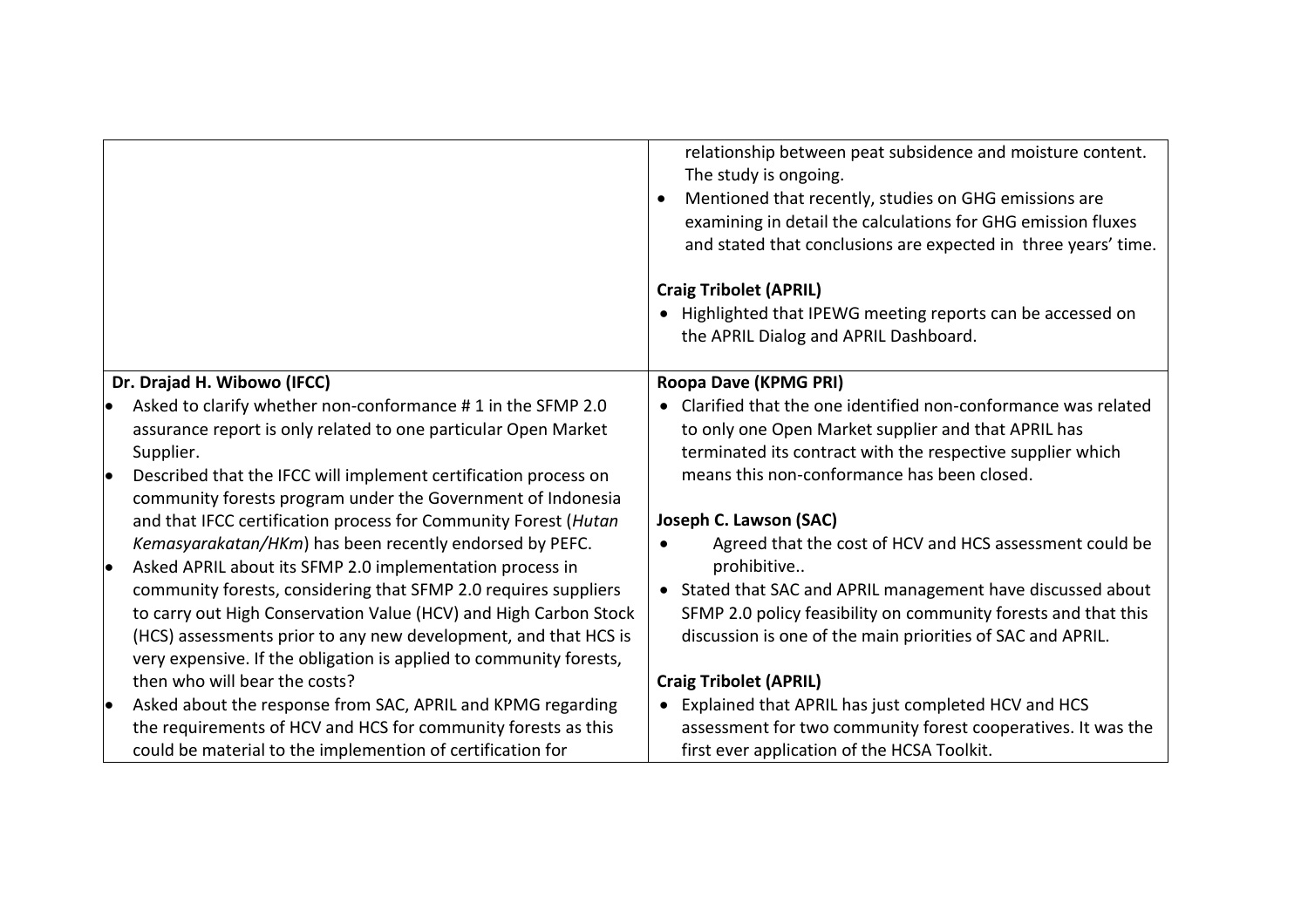| community forests.                                                                                                                                                               | • Said some of the challenges on the implementation of HCV<br>and HSC assessment are to explain to community that HCV and<br>HCS are good practices and not part of government<br>regulations, and also the results especially as these do not<br>align with community expectations of being able to develop<br>the entirety of their area.<br>Jeffrey A. Sayer (SAC)<br>• Stated that SAC expects APRIL to involve more community<br>forests as a source of their wood supply.<br>Explained that SAC regretted the slow process of community<br>forests involvement in APRIL's wood supply chain but this was<br>due to the need for HCV and HCS assessment as required by<br>the SFMP 2.0.<br>Underlined the need for related stakeholders to collaborate to<br>find the best solution to address conservation and livelihood<br>needs of communities. |
|----------------------------------------------------------------------------------------------------------------------------------------------------------------------------------|----------------------------------------------------------------------------------------------------------------------------------------------------------------------------------------------------------------------------------------------------------------------------------------------------------------------------------------------------------------------------------------------------------------------------------------------------------------------------------------------------------------------------------------------------------------------------------------------------------------------------------------------------------------------------------------------------------------------------------------------------------------------------------------------------------------------------------------------------------|
| Erna Witoelar (SAC)                                                                                                                                                              | Dr. Drajad H. Wibowo (IFCC)                                                                                                                                                                                                                                                                                                                                                                                                                                                                                                                                                                                                                                                                                                                                                                                                                              |
| Asked the IFCC whether there are plans from the Ministry of<br>Environment and Forestry (KLHK) to facilitate sources of funding for<br>IFCC certification for community forests. | Explained that IFCC plans to meet with the Ministry of<br>Environment and Forestry to discuss the topic, and to identify<br>for potential donors.<br>Stated that, noting the large number of community forests in<br>Indonesia, it will be difficult to finance the certification<br>process independently.<br>Explained that HCS assessment is not required in the IFCC<br>certification process. However, in the certification process, the                                                                                                                                                                                                                                                                                                                                                                                                            |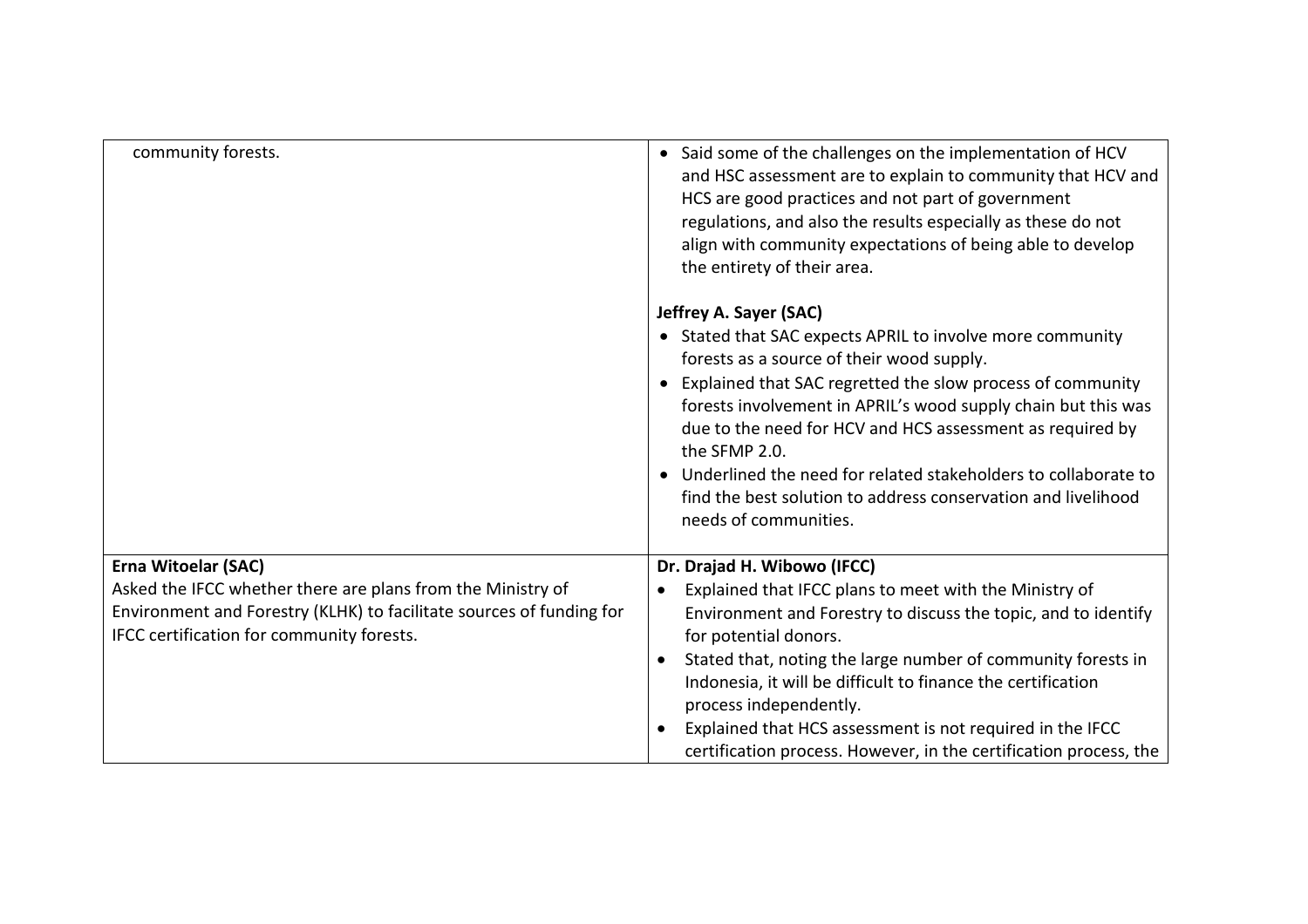|                                                                                                                                                                                                                                                                                                                                                                                                                                                                                                                                                                                                                                                                                                                                                                                                                                                       | auditor will refer not only to the IFCC regulations but also to<br>company voluntary commitments, so if the company policy<br>requires HCS assessment, then the community forests that<br>will be certified will still be required to carry out the HCS<br>assessment.<br>Highlighted the importance of discussion between IFCC and<br>companies to discuss the best alternatives for supporting the<br>IFCC certification process in community forests.                                                                                 |
|-------------------------------------------------------------------------------------------------------------------------------------------------------------------------------------------------------------------------------------------------------------------------------------------------------------------------------------------------------------------------------------------------------------------------------------------------------------------------------------------------------------------------------------------------------------------------------------------------------------------------------------------------------------------------------------------------------------------------------------------------------------------------------------------------------------------------------------------------------|------------------------------------------------------------------------------------------------------------------------------------------------------------------------------------------------------------------------------------------------------------------------------------------------------------------------------------------------------------------------------------------------------------------------------------------------------------------------------------------------------------------------------------------|
| Dr. Titiek Setyawati (Wildlife Conservation Society)                                                                                                                                                                                                                                                                                                                                                                                                                                                                                                                                                                                                                                                                                                                                                                                                  | Roopa Dave (KPMG PRI)                                                                                                                                                                                                                                                                                                                                                                                                                                                                                                                    |
| • Appreciated the SFMP 2.0 assurance presentation by KPMG and<br>provided suggestions concerning consistency in the reporting of<br>the findings vis a vis the relevant indicators.<br>• Asked about accuracy and reliability of historical land cover<br>change/LCC that belongs to open market suppliers if the<br>registration of the suppliers is unclear - i.e.: whether they are<br>registered in the government system or via open-registration.<br>• Explained that the government is drafting the Essential Ecosystem<br>Areas (Kawasan Ekosistem Esensial/KEE) that includes an<br>assessment similar with High Carbon Stock (HCS) assessment.<br>• Recommended that when KEE draft is approved, APRIL should<br>conduct HCV and HCS assessment using landscape approach and<br>involve stakeholders, in and outside the forestry industry. | Thanked Dr. Setyawati for the suggestions on the SFMP 2.0<br>report's consistency which will be considered in the final<br>review of the SFMP 2.0 assurance report.<br>Explained that LCC data from APRIL team was reviewed and<br>analyzed by KPMG through field visits.<br><b>Craig Tribolet (APRIL)</b><br>Explained that the LCC monitoring process by APRIL is carried<br>out over a wide area to monitor land cover change using<br>satellite imagery from Geographical Information System (GIS)<br>as well as field verification. |
| <b>Gusti Anshari (UNTAN)</b>                                                                                                                                                                                                                                                                                                                                                                                                                                                                                                                                                                                                                                                                                                                                                                                                                          | Roopa Dave (KPMG)                                                                                                                                                                                                                                                                                                                                                                                                                                                                                                                        |
| Asked about the cause of decreasing number of fire instances, as                                                                                                                                                                                                                                                                                                                                                                                                                                                                                                                                                                                                                                                                                                                                                                                      | Said that in addition to measuring fire instances, KPMG also<br>$\bullet$                                                                                                                                                                                                                                                                                                                                                                                                                                                                |
| stated in the SFMP 2.0 assurance report.                                                                                                                                                                                                                                                                                                                                                                                                                                                                                                                                                                                                                                                                                                                                                                                                              | reviewed APRIL's programs and initiatives related to fire risk<br>management                                                                                                                                                                                                                                                                                                                                                                                                                                                             |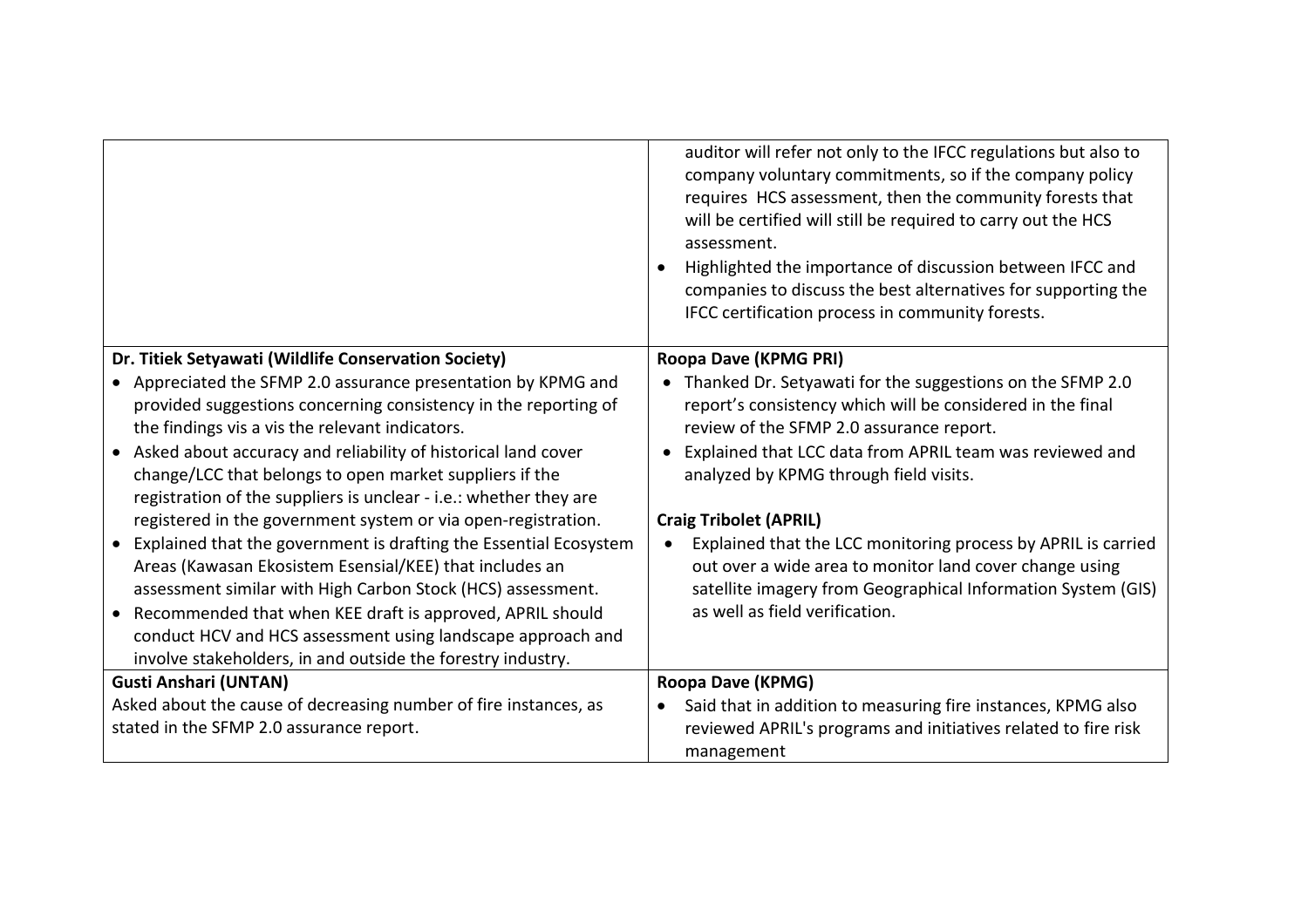| Stated that no conclusions can be made regarding whether<br>there was a direct or indirect relationship between APRIL's fire<br>risk management and a decrease in fire instances. However,<br>KPMG had assessed that APRIL's Fire Free Village Program<br>(FFVP) was effective in supporting fire prevention.                                                                                                                           |
|-----------------------------------------------------------------------------------------------------------------------------------------------------------------------------------------------------------------------------------------------------------------------------------------------------------------------------------------------------------------------------------------------------------------------------------------|
| <b>Craig Tribolet (APRIL)</b><br>Stated that APRIL has an SOP related to fire risk management.<br>Explained that APRIL has experienced significant progress in<br>its fire risk management system- for example the<br>development of the FFVP program, which is seen to have<br>reduced fire incidence in participating villages by up to 90%.<br>Outlined the importance of cooperation with local<br>communities in preventing fires. |

### **Introduction to Discussion Topic - Viscose Rayon**

### **Joseph C. Lawson (Chairman of SAC)**

- Explained that one of the challenges that the SAC encounters is to improve transparency and communication with stakeholders.
- Stated that SAC will invite APRIL to provide updates when there is a new development with the company or the RGE Group.
- One such development is the viscose rayon business, Asia Pacific Rayon (APR), that utilizes wood fiber produced in Indonesia.
- Welcomed the APR representative to present the viscose rayon business.

## **Erna Witoelar (SAC)**

- Stated that community forestry programs and landscape approaches can be an alternative to improve communities' wellbeing and that their implementation must involve the government, the private sector and other stakeholders through partnership.
- Expressed SAC's hopes that APR can be a means to increase the involvement of community forests to further advance community wellbeing.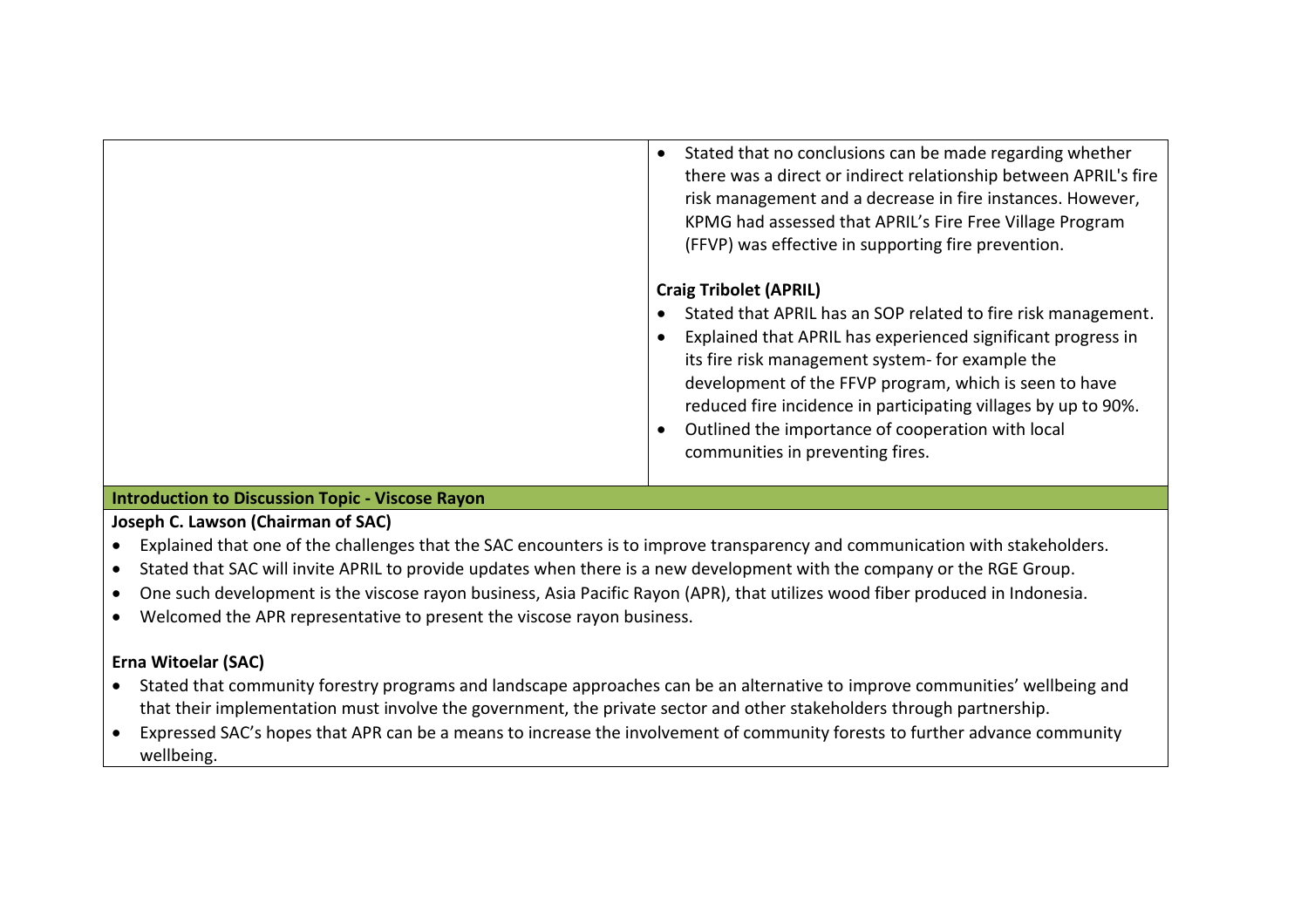### **Asia Pacific Rayon - Basrie Kamba, Director of APR**

- Opened the session by providing brief explanation of global fashion trends that are driving the development of viscose rayon in fashion industry.
- Explained the definition of viscose, its application in textile, as well as its advantages and disadvantages compared to cotton and polyester.
- Said APR is one of the business units under the RGE Group and is the first integrated fiber manufacturing company in Indonesia that produces viscose from wood sourced from sustainable industrial forests.
- Explained that the entire APR value chain, from raw materials to resources, technology and the creation of designs, is sourced from Indonesia and is produced in Indonesia, both for domestic and international markets, highlighting the concept of "Everything Indonesia".
- Provided a summary of the APR sustainability policy, which consists of three main pillars related to the pulp sourcing, viscose manufacturing, and social empowerment.
- Explained the potential of viscose to support the Indonesian textile industry in accordance with the Government of Indonesia's Industry 4.0 agenda.
- Summarized the various stakeholder engagement initiatives and communication programs that have been carried out by APR at local, national and international levels.

| <b>Questions Answers Session</b>                                                                                                                                                                  |                                                                                                        |
|---------------------------------------------------------------------------------------------------------------------------------------------------------------------------------------------------|--------------------------------------------------------------------------------------------------------|
| <b>Questions</b>                                                                                                                                                                                  | <b>Answers</b>                                                                                         |
| Amanda K., Kantor Utusan Khusus Presiden untuk Perubahan Iklim                                                                                                                                    | <b>Basrie Kamba (APR)</b>                                                                              |
| (Office of the President's Special Envoy for Climate Change)<br>Asked if APR is considering participation in global initiatives<br>related to sustainable textiles such as Science-Based Targets, | Appreciated the question and explained that APR is<br>considering participation in global initiatives. |
| Higg's Index and UN Fashion Industry Charter for Climate<br>Action.                                                                                                                               | <b>Cherie Tan (APR)</b><br>Explained that APR is currently in the initial stages of                    |
|                                                                                                                                                                                                   | production and thus the priority is to ensure that the                                                 |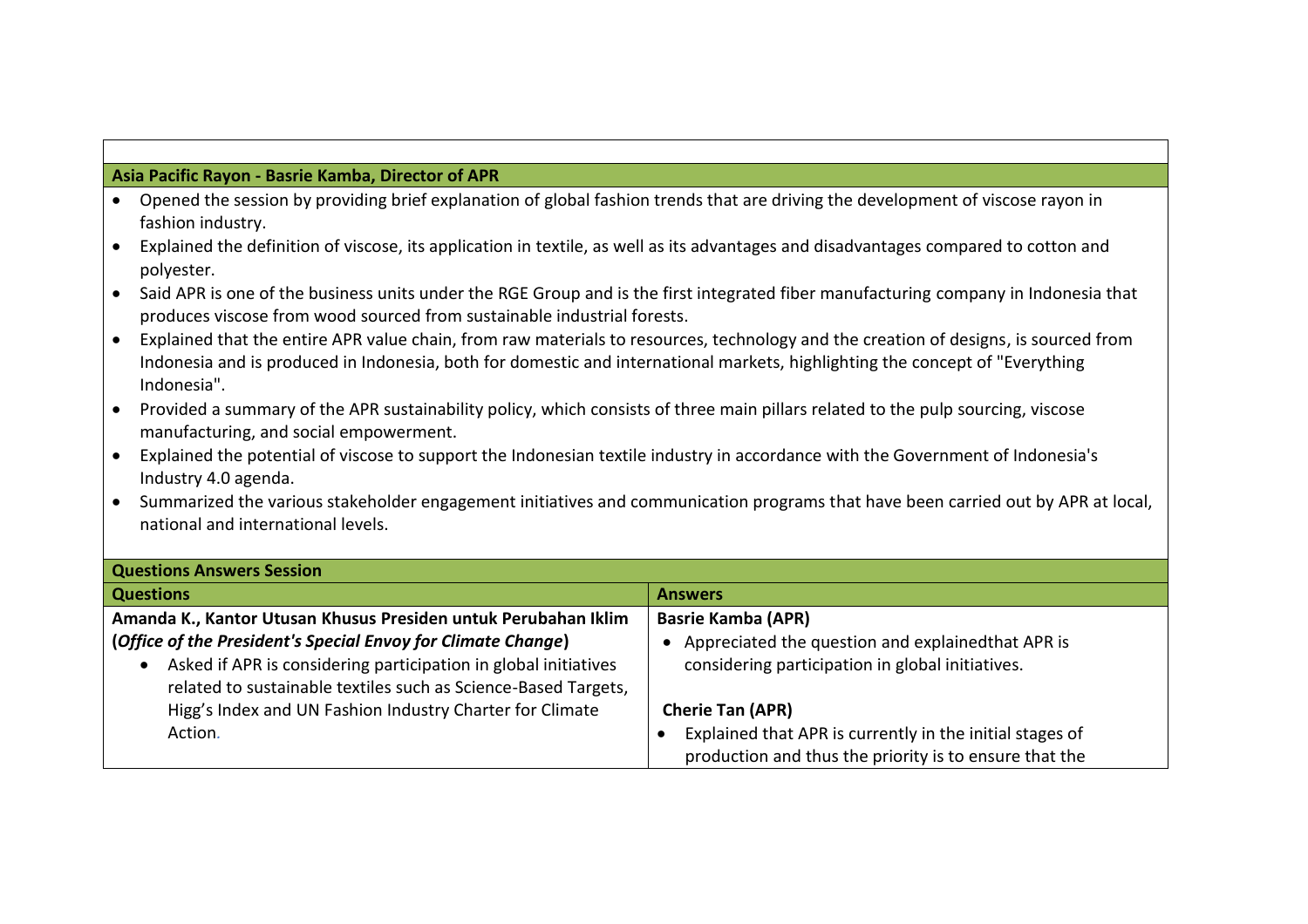|                                                                                                                                                                                                               | production process operates optimally and will acquire<br>mandatory certifications in a timely manner.<br>Stated that APR will undertake several audit processes for<br>certification before the end of the year.<br>Explained that APR will participate in relevant global initiatives<br>when a one-year cycle of data collection has been completed.                                                                                                                                       |
|---------------------------------------------------------------------------------------------------------------------------------------------------------------------------------------------------------------|-----------------------------------------------------------------------------------------------------------------------------------------------------------------------------------------------------------------------------------------------------------------------------------------------------------------------------------------------------------------------------------------------------------------------------------------------------------------------------------------------|
| Prof. Supiandi Sabiham (HGI dan IPEWG)<br>Asked about APR community development program<br>Asked if APRIL's implementation of the 5C principles of the RGE<br>group is reviewed during the assurance process. | <b>Basrie Kamba (APR)</b><br>Mentioned that one of APRIL's community development<br>programs is the Batik Bono program<br>Explained that in planning the APR community development<br>$\bullet$<br>program, the demographic factors of the local community are<br>also considered, such as the skills of the community.<br>Explained that APR can work with APRIL to develop the<br>community through batik-patterned textile production<br>programs, for example, or other textile programs. |
|                                                                                                                                                                                                               | <b>Roopa Dave (KPMG)</b><br>Said that in general, the company ensures that its business is<br>good for the company and its customers.<br>Explained that the SFMP, which is the main reference for the<br>assurance process, draws from the 5Cs principle.<br>Erna Witoelar (SAC)<br>Confirmed that the 5Cs principle - what is good for the<br>$\bullet$<br>community, country, climate, and customer will only then be<br>good for the company - is embedded in the assurance process,       |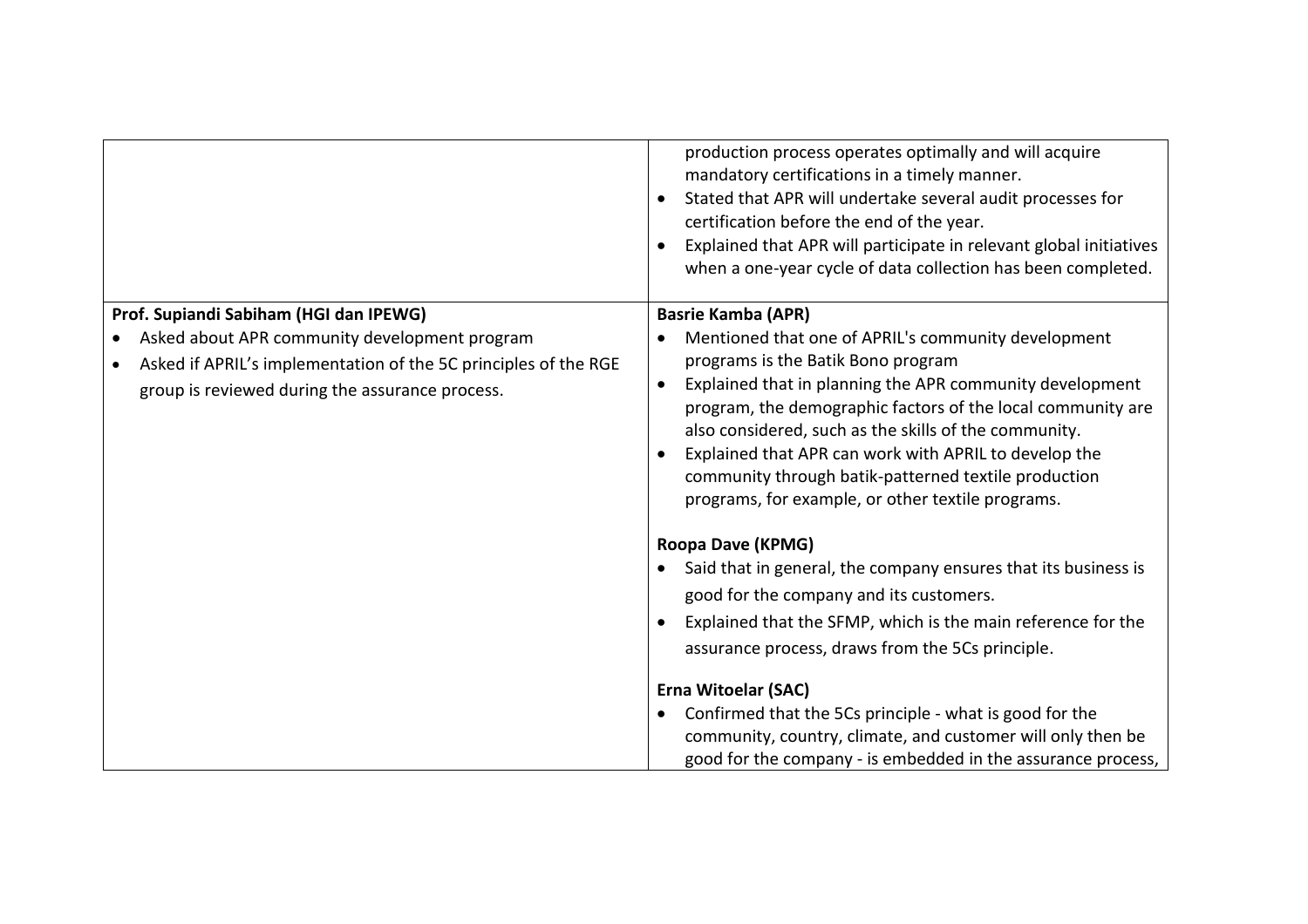|                                                                                                         | where implementation for the community still needs to be<br>improved and sharpened according to the targeted<br>community. |
|---------------------------------------------------------------------------------------------------------|----------------------------------------------------------------------------------------------------------------------------|
| Narisworo N., (Istitut Pertanian Bogor)<br>Suggested APRIL consider the development of a bamboo forest, | <b>Basrie Kamba (APR)</b><br>Appreciated the input regarding bamboo fiber and explained<br>$\bullet$                       |
| so that the bamboo fiber could be supplied to APR to be used in                                         | that at present, APR focuses on the use of dissolving pulp                                                                 |
| the production of viscose rayon, and that community forests                                             | produced from sustainable production forests for viscose                                                                   |
| could be part of this development scheme.                                                               | production.                                                                                                                |
|                                                                                                         |                                                                                                                            |
|                                                                                                         |                                                                                                                            |
| Rizal Bukhari (FSC Indonesia)                                                                           | <b>Basrie Kamba (APR)</b>                                                                                                  |
| Asked about tree species used by APRIL to produce wood fiber                                            | Explained that the tree species used in APRIL's production<br>$\bullet$                                                    |
| that is supplied to APR.                                                                                | forests are acacia and eucalyptus.                                                                                         |
| Dr. Ani Nawir (CIFOR)                                                                                   | <b>Basrie Kamba (APR)</b>                                                                                                  |
| Inquired if APR is considering whether to receive wood supplies                                         | Stated that APR was considering the possibility of involving                                                               |
| from community forests, given that APR's wood supply has the                                            | community forests as APR suppliers.                                                                                        |
| potential to disrupt the amount of wood fiber available for use in                                      |                                                                                                                            |
| the pulp and paper production process by APRIL                                                          | <b>Craig Tribolet (APRIL)</b>                                                                                              |
| Asked KPMG about the assurance process, such as                                                         | Highlighted that there was no change in the volume of wood                                                                 |
| Whether the overall SFMP commitment has been represented<br>$\circ$                                     | received by the mill at Pangkalan Kerinci.                                                                                 |
| based on the 10 selected indicators used in the 2019 assurance                                          | Explained that with the commencement of APR, the change                                                                    |
| process                                                                                                 | that occurs is product diversification towards higher value-add                                                            |
| The implementation of the stakeholder engagement process                                                | products.                                                                                                                  |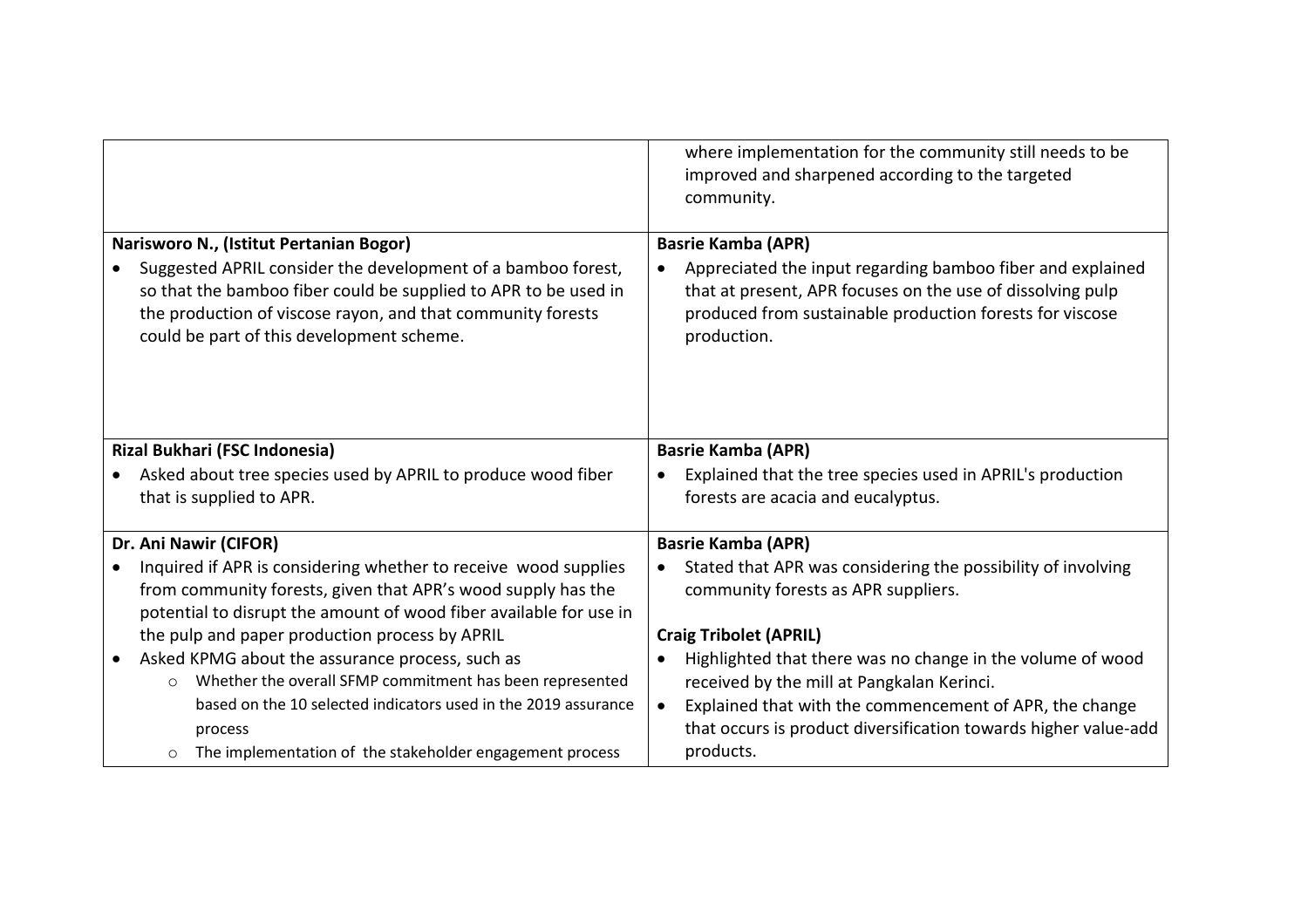| and the stakeholder representatives involved in the assurance<br>process<br>Definition of the Global Regional Domestic Product (GRDP)<br>$\circ$                                                                                                                                                                                                                                                                                                                                                                                          | Stated that community forests are part of APRIL's wood<br>$\bullet$<br>suppliers.                                                                                                                                                                                                                                                                                                                                                                                                                                                                                                                                                                                                                                                                                                                                                                                                                                                                                                                                                                                                                                                                             |
|-------------------------------------------------------------------------------------------------------------------------------------------------------------------------------------------------------------------------------------------------------------------------------------------------------------------------------------------------------------------------------------------------------------------------------------------------------------------------------------------------------------------------------------------|---------------------------------------------------------------------------------------------------------------------------------------------------------------------------------------------------------------------------------------------------------------------------------------------------------------------------------------------------------------------------------------------------------------------------------------------------------------------------------------------------------------------------------------------------------------------------------------------------------------------------------------------------------------------------------------------------------------------------------------------------------------------------------------------------------------------------------------------------------------------------------------------------------------------------------------------------------------------------------------------------------------------------------------------------------------------------------------------------------------------------------------------------------------|
| indicator stated in the assurance report and its associated<br>progress.<br>Inquiried on the basis for determining the 5-hectare limit in the<br>$\bullet$<br>land cover change (LCC) monitoring process.<br>Suggested that the composition of plants on community forests<br>$\bullet$<br>should be managed carefully and to be tailored according to the<br>community needs, and encourage APRIL to discuss with Ministry<br>of Environment and Forestry to consider other requirements for<br>community forests in industrial forests. | Roopa Dave (KPMG)<br>Explained that KPMG, with the direction from SAC, determines<br>the approach for the assurance process every year.<br>Explained that there are 45 indicators related to SFMP<br>lo<br>implementation but in 2019, 10 indicators were selected based<br>on significance, risk and stakeholder interest SAC's guidance is<br>that full assurance is done every two years and interim audits<br>on selected indicators be conducted in between.<br>Explained that in 2018, the community engagement process<br>le<br>was carried out by SAC, led by SAC member Al Azhar, including<br>the selection of two stakeholder representatives who served as<br>independent observers in the assurance process.<br>Clarified that the SFMP indicator for Gross Regional Domestic<br>Product (GRDP/Pendapatan Daerah Regional Bruto) is related<br>to APRIL's contribution to the development of local<br>communities, especially in Riau Province. The GRDP study was<br>conducted by a local university and was presented to SAC in<br>2018. Subsequently, a study revision was carried out to<br>increase the scope of data supporting the study. |
|                                                                                                                                                                                                                                                                                                                                                                                                                                                                                                                                           | Al Azhar (SAC)<br>• Mentioned that the stakeholder engagement process in the<br>assurance process was carried out three years ago and that,<br>similar to last year, two independent observers from local<br>stakeholders (from the university and NGO sectors) were                                                                                                                                                                                                                                                                                                                                                                                                                                                                                                                                                                                                                                                                                                                                                                                                                                                                                          |